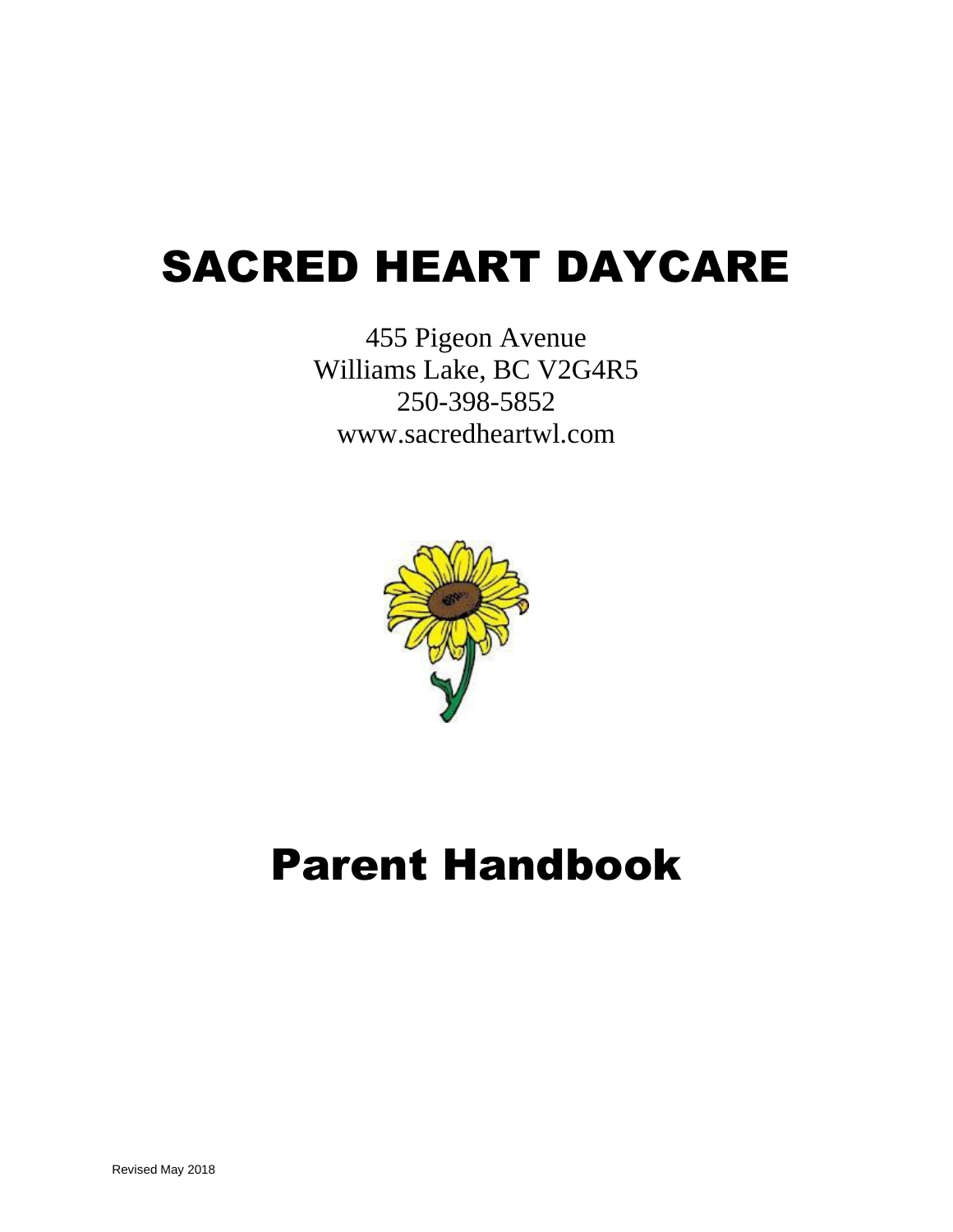### Sacred Heart Daycare Parent Handbook

Dear Parent/Guardian:

Enclosed are the policies for Sacred Heart Daycare. Please be sure to read them carefully, complete the form on the last page and return it as soon as possible. Please keep this handbook for your reference.

#### Effective July 1, 2018:

\$42.00 per full day (more than 4 hours) \$28.00 per half day (4 hours or less)

Payments are to be made on the first of the month by post-dated cheques or cash. Any fees received after the 5<sup>th</sup> are subject to a \$20.00 late charge and must be paid immediately. There will be a \$20.00 service charge on all NSF cheques.

This daycare fee includes a light breakfast, hot lunch and afternoon snack.

**Age:** 30 months to 5 years old

#### **Daycare Hours:**

7:30 a.m. – 5:30 p.m. Monday to Friday. Pick up time is 5:15 p.m. The daycare is closed on statutory holidays and for one week during the Christmas break.

#### **Children are asked to bring:**

A pair of non-slip runners A blanket if they nap A change of clothes A water bottle

For more information please contact Tina Weber or Tammie Wilson at 250-398-5852.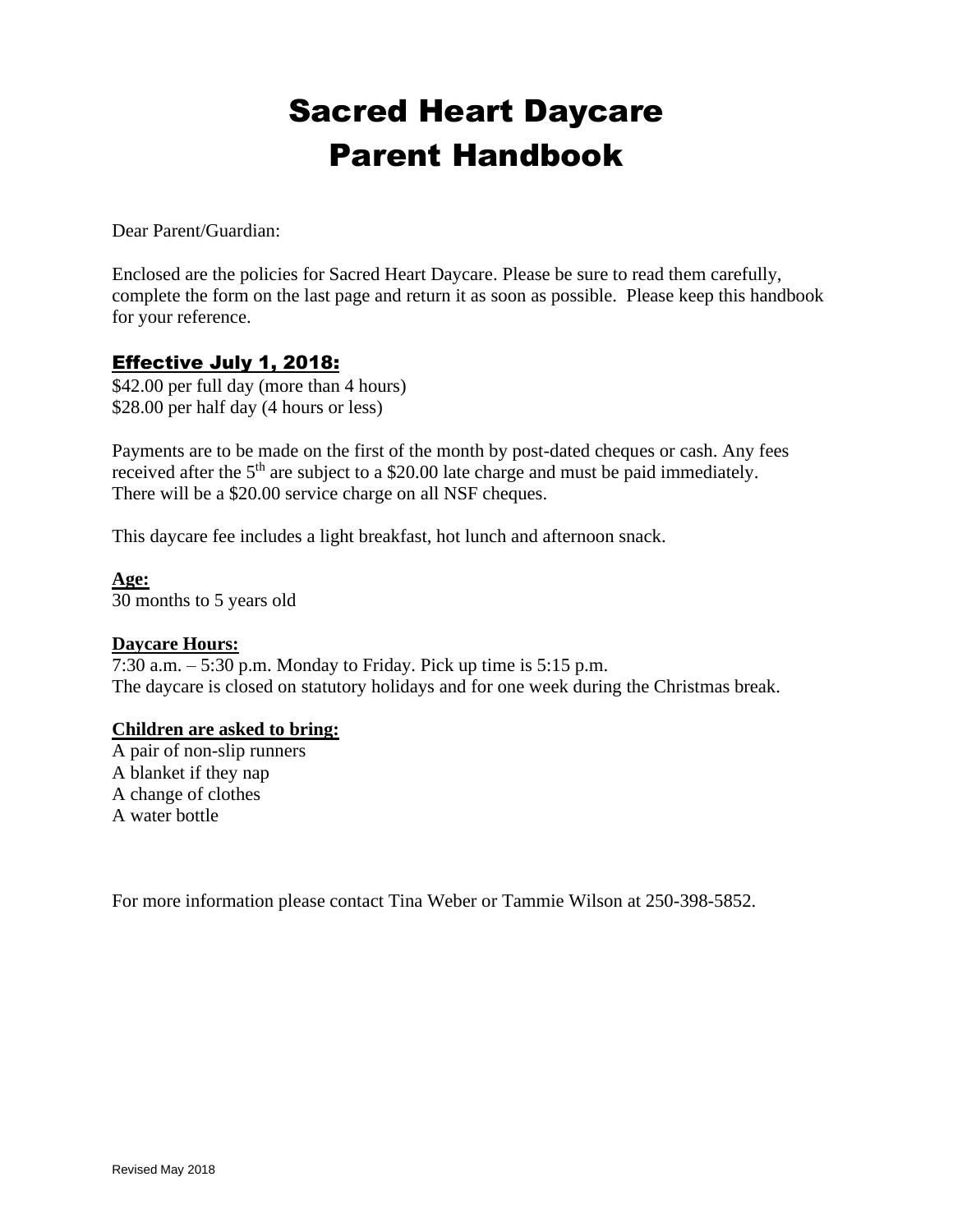### Sacred Heart Daycare - Philosophy

At Sacred Heart Daycare we believe that children learn best through play and in an atmosphere of enthusiasm and fun. We strive to keep the physical environment comfortable and to provide fun and exciting learning experiences for the children. We provide a "child centered" and theme based curriculum at Sacred Heart Daycare. This provides many opportunities for the children to feel comfortable with what they know and then build upon their knowledge as they learn about the world around them. A variety of toys, materials and activities are provided daily to foster growth in their social, emotional, physical and cognitive development.

We strive to keep the physical environment comfortable and to provide fun and exciting learning experiences for the children. Sacred Heart Daycare maintains an open door policy that ensures parents have access to their children throughout the day.

### Sacred Heart Daycare - Payment Policy

Sacred Heart Daycare is a non-profit program that operates on grants, donations and parent fees. In order to provide the best quality child care, we ask that daycare fees are paid on time.

Fees are due the first day of the month and paid in full one month in advance of service regardless of child absenteeism due to illness or vacation. Daycare fees are based on each child per day/half day rate. A receipt for paid daycare fees can be issued monthly or at the end of the year. If payment is not received by the 5th of the month a \$20.00 late charge will apply. Fees not paid by the 5<sup>th</sup> of the month will result in a discontinuation of service until the fees are paid.

When withdrawing from the daycare, parents must provide one month's written notice to the daycare supervisor. If a parent chooses to withdraw their child part way through the month, the remainder of that month's fees will not be refunded. One month's fees must be paid in lieu of notice whether the child attends or not.

Parents that qualify for daycare subsidy must have the daycare supervisor complete and sign the subsidy forms before the child attends daycare. Parents must pay for the full month of daycare if their child attends while subsidy is being processed. The daycare will then reimburse the difference once subsidy has been approved. It is the parent's responsibility to contact The Ministry of Children and Families for information concerning the processing of their daycare subsidy authorization number for payment.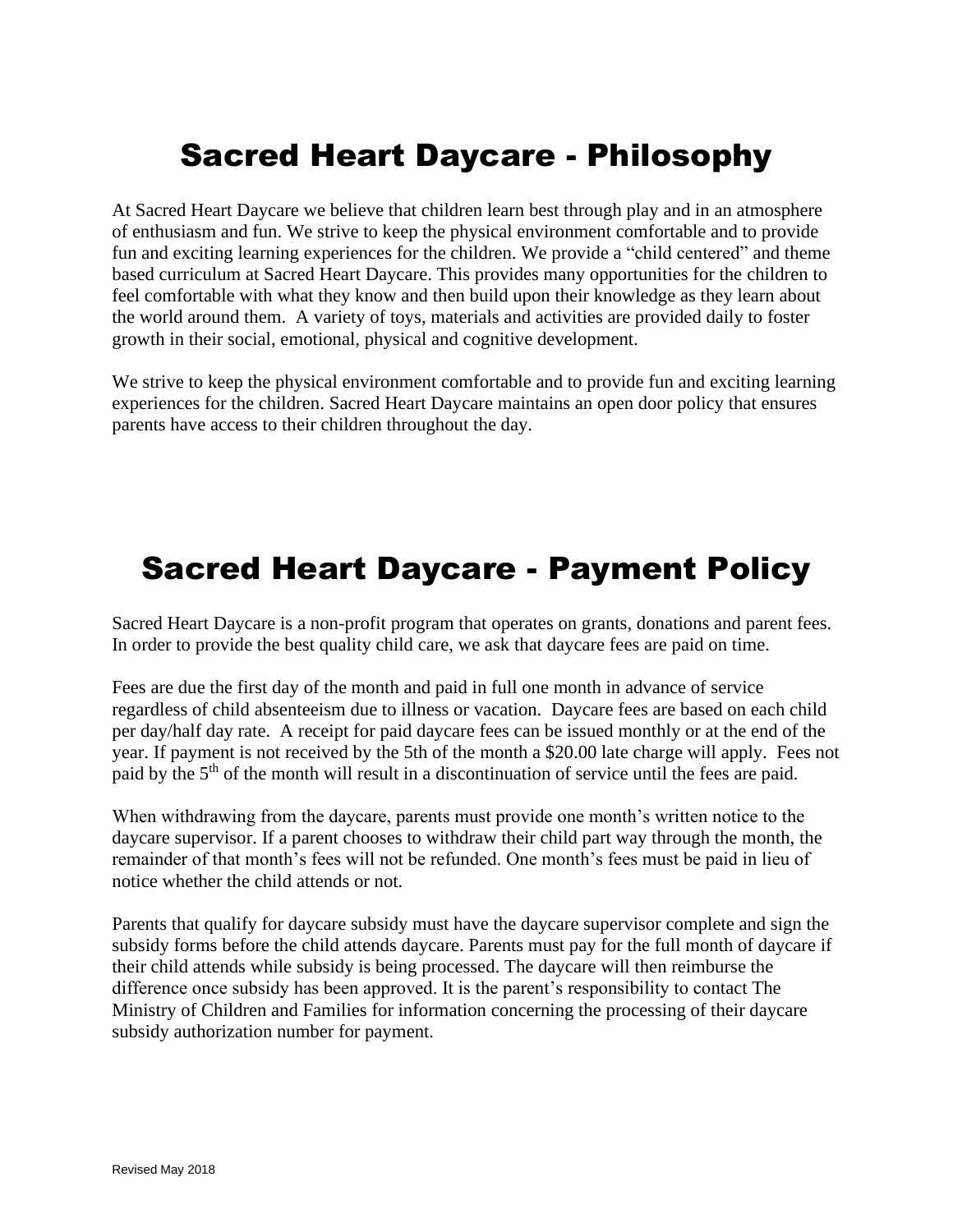## Sacred Heart Daycare Daily Schedule

| $7:30-8:10$     | Arrival $\&$ Free play (table toys, painting, dress up etc.)                                |
|-----------------|---------------------------------------------------------------------------------------------|
| <b>Clean up</b> |                                                                                             |
|                 | <b>Bathroom &amp; wash hands for snack</b>                                                  |
| $8:15 - 8:30$   | Breakfast/read a book                                                                       |
| 8:30-9:00       | Free play/read a book                                                                       |
| $9:00 - 9:30$   | Gymnasium                                                                                   |
| 9:30-10:00      | Structured Art (Mon/Wed/Fri) Tue & Thurs free art                                           |
| 10:30-10:55     | Circle Time (show and tell am & 3:00pm *ON TUESDAYS ONLY)<br><b>Clean up &amp; Bathroom</b> |
| 11:00-11:45     | Outdoor play (weather permitting) or gymnasium                                              |

#### Bathroom & wash hands for lunch

- 11:50-12:20 Read/Story Time
- 12:30-2:30 Nappers to nap room

#### **QUIET TIME**  $-12:45-12:55$  rest on matt

Bathroom and wash hands

1:00-1:40- Quiet time activity stations

1:40-2:40- Free Play

#### Clean up Bathroom & wash hands for Snack

| $2:45-3:00$   | Afternoon snack                                           |
|---------------|-----------------------------------------------------------|
| $3:00 - 3:30$ | Afternoon Circle (Tuesdays only show and tell/Story time) |
| $3:00 - 5:15$ | Outdoor free play (weather permitting) or gymnasium       |
| 5:15          | Pick-up/departure                                         |
| 5:30          | Closed                                                    |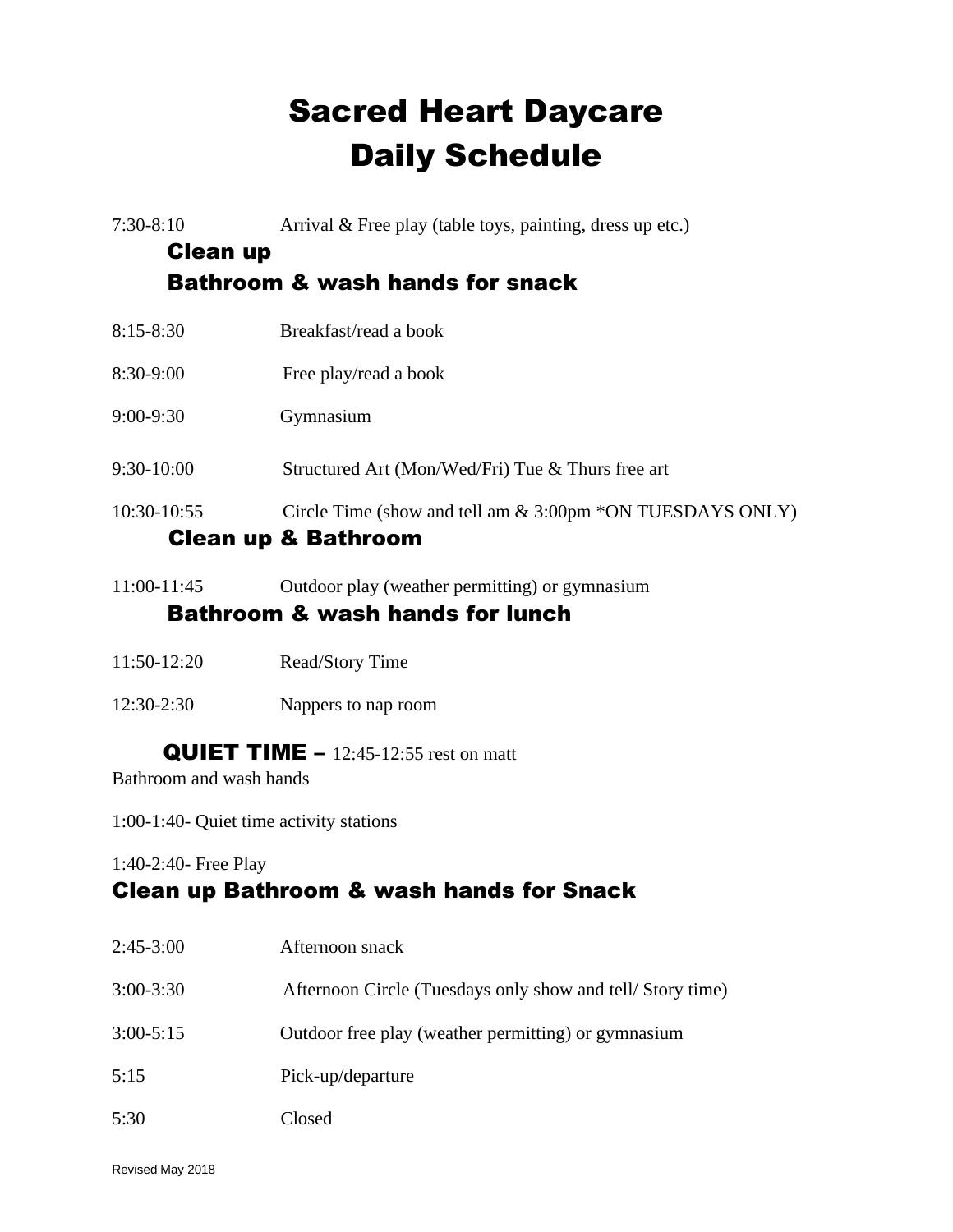### Sacred Heart Daycare - Health Policy

It is inevitable that staff and children in group care will get sick. Caregivers and children in group care have an increased exposure to illness because of the expanded number of people with whom they are in contact.

When staff and children play closely together in groups and the children share toys throughout the day, this increases the risk of spreading illnesses. Being proactive and keeping your child home when they are not well helps to keep the other children and staff at school healthy.

We feel an important factor in the control of illness is the frequency of hand washing by children and caregivers. All children and staff will wash with soap and water after toileting, before meals, snacks and before food preparation.

Consistent cleaning and sanitizing procedures of the toys and equipment at the centre will be followed by staff and universal precautions will be used to reduce the transmission of blood borne disease. A high level of cleanliness will be maintained in the daycare.

### Sacred Heart Daycare- Illness & First Aid **Policy**

Children who are not well or who have an infectious illness must not come to daycare. When a child becomes ill at daycare we will keep the child as comfortable as possible in a quiet area closely supervised by an adult and notify the parent to pick up the child. If we are unable to reach the parents or the emergency contact person, a doctor and/or ambulance may be called. All costs incurred are the responsibility of the parent or guardian.

### PLEASE KEEP YOUR CHILD AT HOME OR IN ALTERNATE CARE FOR THE FOLLOWING CONDITIONS:

- An acute cold with fever, runny nose and eyes, coughing and sore throat.
- Difficulty in breathing, wheezing or a persistent cough.
- Fever 100 degrees F/38.3 C or higher.
- Sore throat or trouble swallowing.
- Infected skin or easy or an undiagnosed rash.
- Diarrhea or loose stool combined with nausea, vomiting or abdominal pain.
- Severe itching of body or scalp.
- Children with known or suspected communicable diseases.
- Head lice. All nits (eggs) must be removed and not present upon return to daycare.
- Any type of undiagnosed pain

### If your child has been away with a fever due to illness, they MUST be free of needing any fever reducing medication for 24 hours BEFORE returning to daycare.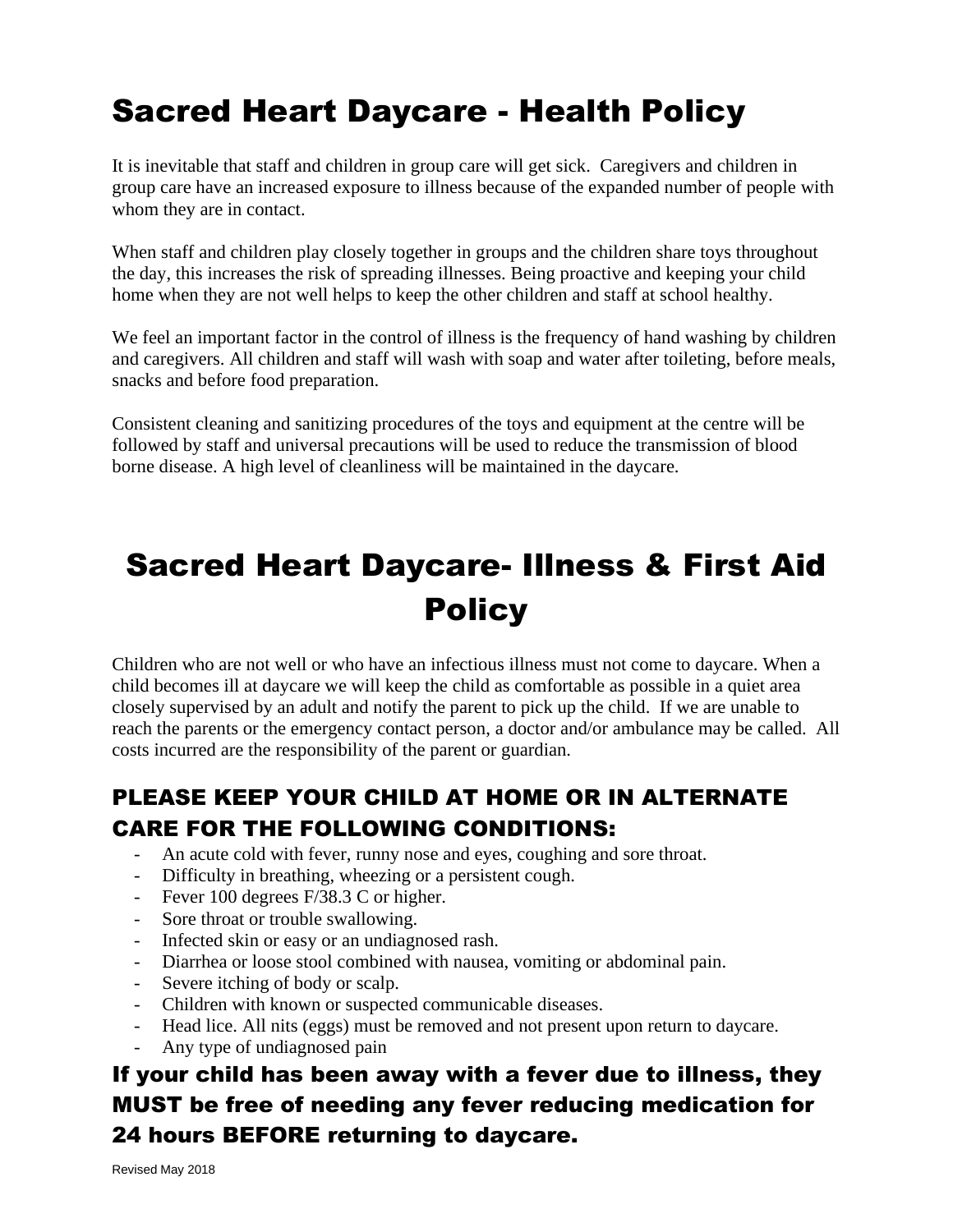Please notify the daycare within 24 hours if your child has been exposed to a communicable disease. The daycare staff will then inform other families attending the facility of the illness by means of an information letter the next day at arrival time. The Health Unit may be informed and, if necessary, the daycare staff will complete a Serious Incident Report for the Licensing Officer.

In the case of a communicable disease, a doctor's note of approval must be given to the preschool staff before the child returns. The returning child must be well enough to participate in all regular daycare activities.

Medication prescribed, or recommended for a child by a physician, must remain in its original packaging with full instructions and precautions. Only then will it be administered by the staff. All parents must sign a "Permission to Administer Medication" form before any medication is dispensed. Medication is stored by the staff in a locked container at room temperature or in the fridge if required/

There is always a qualified first aid staff member on site.

### Sacred Heart Daycare - Release of Child **Policy**

All children must be accompanied by a parent/guardian when picked up from the daycare. Only the people listed on the registration form are permitted to pick up the child. If a parent or guardian is unable to pick up the child the staff must have either written or verbal permission to authorize an alternate arrangement.

If the child is not picked up after 30 minutes of the daycare closing, and every attempt to reach someone listed on the registration form has failed, we are required by law to notify the Ministry of Children and Families.

### Sacred Heart Daycare - Toilet Training **Policy**

All children attending Sacred Heart Daycare must be fully toilet trained. This includes:

- No diapers or Pull Ups
- Able to TELL an adult they have to go potty BEFORE they have to go
- Say the words "I have to go potty" BEFORE they have to go
- Be able to postpone going if they must wait or are outside away from a bathroom The children have many opportunities throughout the day to use the bathroom. As accidents may happen, it is VERY important to have an extra change of clothes for your child. If extra clothing is unavailable the parent will be contacted and will need to come to the centre to change their child.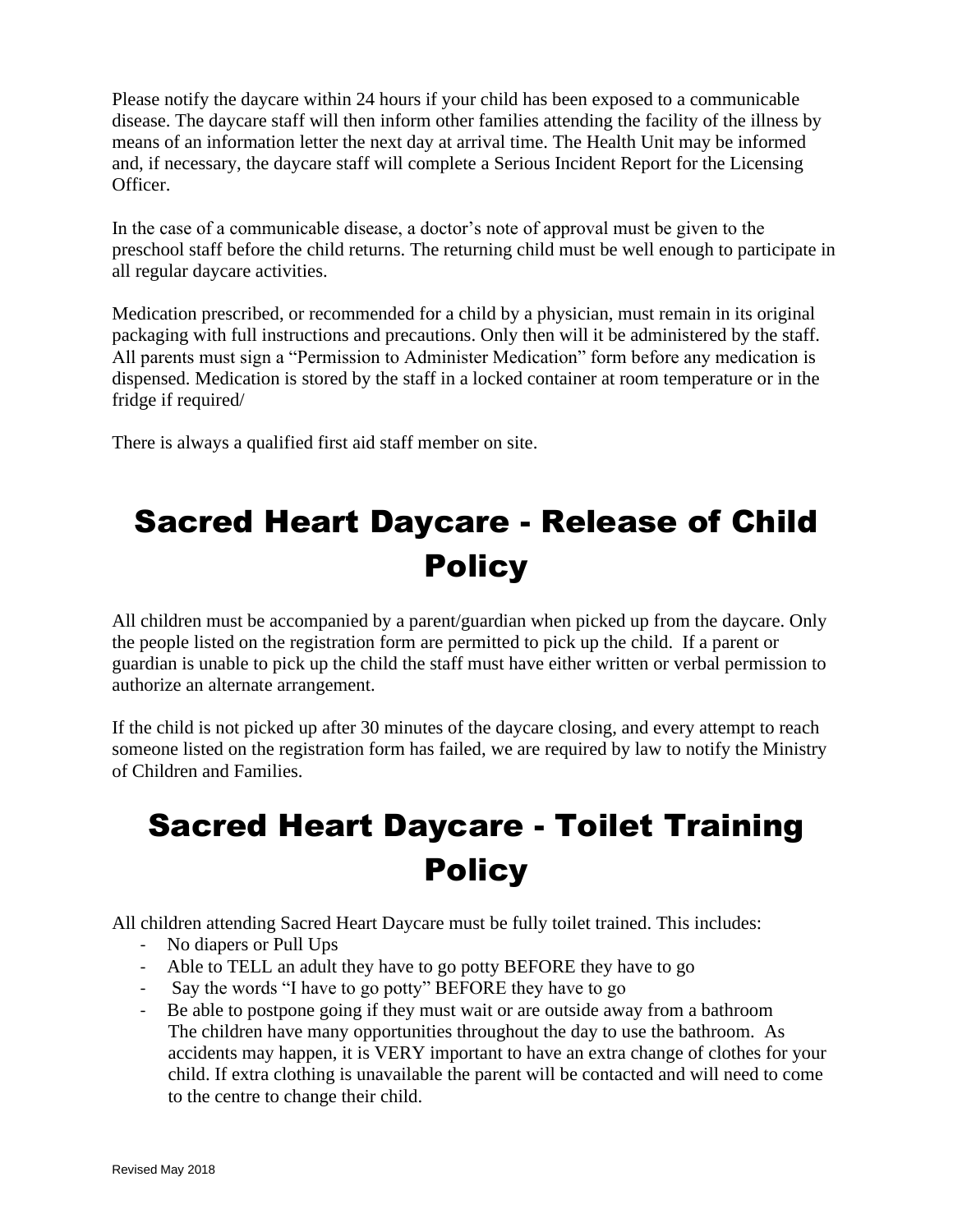## Sacred Heart Daycare - Guidance and Discipline Policy

Discipline, or guiding children's behaviour, is a positive, non-punitive teaching/learning process that helps children develop socially acceptable and appropriate behaviour patterns. If a child exhibits socially unacceptable behaviour the child will be dealt with respectfully. The goal of discipline remains constant: to assist children in developing respect, self-control, self-confidence and sensitivity in their interactions with others.

The following strategies "set the stage" for a positive atmosphere and maximize opportunities for desirable behaviour:

- 1. Establishing clear, consistent and simple limits to ensure children know what is expected.
- 2. Teaching the children the "why" of a limit helps them learn the rules of social living.
- 3. Stating limits in a positive way.
- 4. Focusing on the behaviour, rather than the child.
- 5. Stating what is expected of them and giving time to respond.
- 6. Providing choices.
- 7. Reinforcing appropriate behaviour with words and gestures.
- 8. Ignoring minor incidents.
- 9. Encouraging children to use adults as a resource be listening and responding in a fair and supportive manner.

When there is an occurrence of inappropriate behaviour the following interventions will take place:

- 1. The child's attention will be gained in a respectful way.
- 2. The use of proximity and gentle touch
- 3. Simple reminders.
- 4. Acknowledgment of feelings before stating limits.
- 5. Redirection of diversion when appropriate.
- 6. Modeling of problem solving skills.
- 7. Offering appropriate choices.
- 8. Use of natural and logical consequences.
- 9. Limiting the use of equipment if necessary.
- 10. Providing opportunities for the children to restore relationships.

No child in Sacred Heart Daycare will be belittled by shoving, hitting, spanking or any other form of physical or verbal abuse. The children will not be confined or separated from the group (without adult supervision), deprived of meals, snacks, rest or necessary use of the toilet. We will ensure that each child is not subjected to emotional abuse, physical abuse, sexual abuse or neglect. Our number one priority is the safety of all children in our care.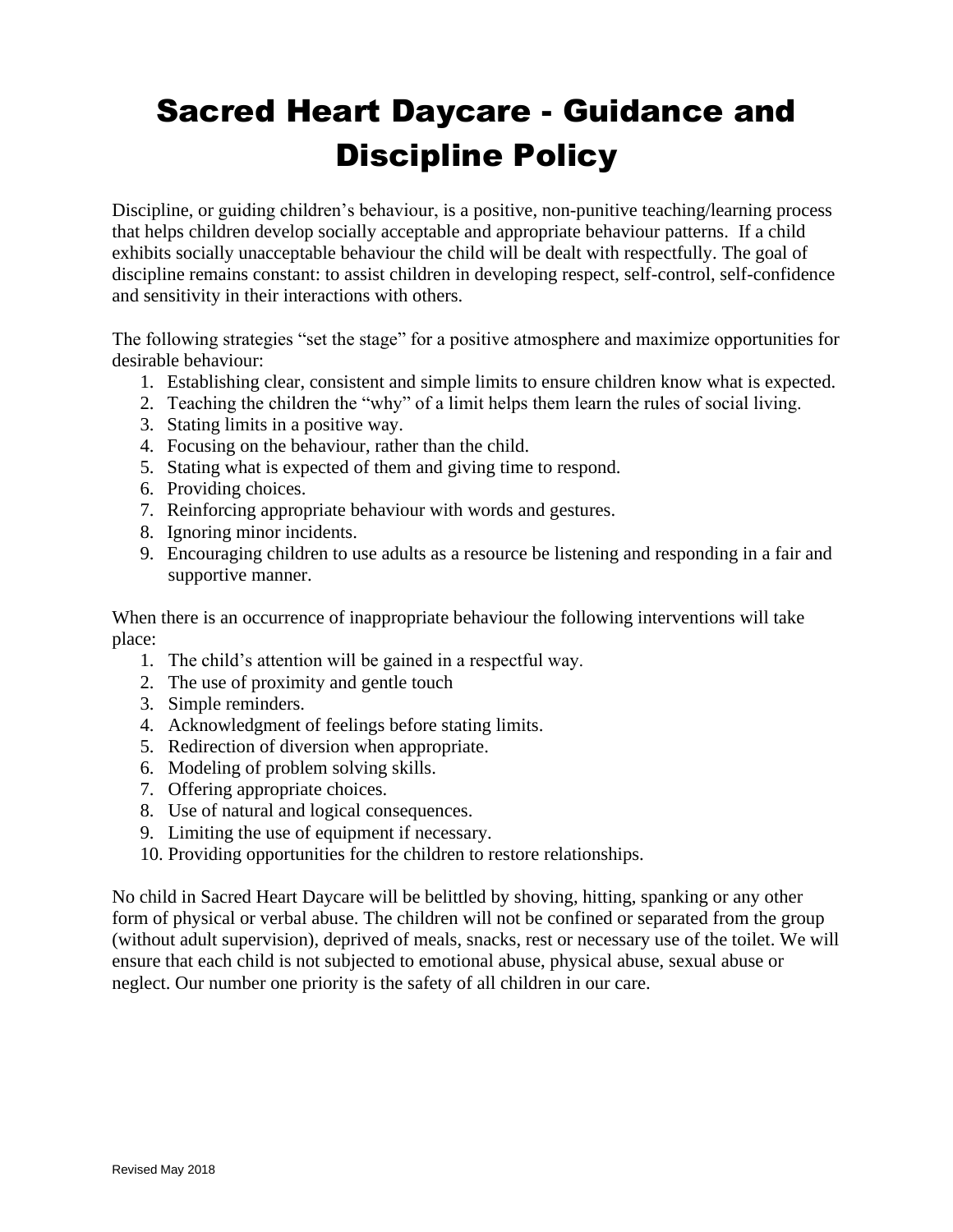### Sacred Heart Daycare - Head Lice Policy

If a child is found to have head lice or nits (eggs) while attending daycare the parents will be notified that they need to pick up their child immediately and take them home. Head lice should be treated with a special medicated shampoo from the local pharmacy and nits (eggs) combed out of the hair using a nit comb. A no nit policy is in effect to ensure the well being of the other children and staff at the centre. The child may return only when all nits (eggs) have been removed and are not present upon arrival at the daycare.

### Sacred Heart Daycare – Field Trip Policy

Parents/guardians will be notified of upcoming field trips and written consent will be required.

## RELEASING A CHILD TO A PERSON WHO IS UNDER THE INFLUENCE- Policy

If a staff member suspects that the person picking up a child is under the influence they will not be allowed to leave with the child.

Procedure:

- 1. No child will be sent home with anyone that a staff member suspects is under the influence of drugs or alcohol
- 2. The parent will be brought to the side away from the children
- 3. The parent will be asked if they have been drinking or using drugs

If the parent denies any of the above but the staff are still unsure about their condition the parent/guardian will be told that we are more than happy to call alternate transportation and that we cannot allow the child to leave with them in their vehicle. If the parent/guardian leaves with the child while under the influence we will contact The Ministry of Children and Family Development as soon as they leave the premises.

• **PLEASE NOTE:** A person does not need to have consumed drugs or alcohol to be considered 'under the influence'. This may include a reaction to medication, cough syrup etc.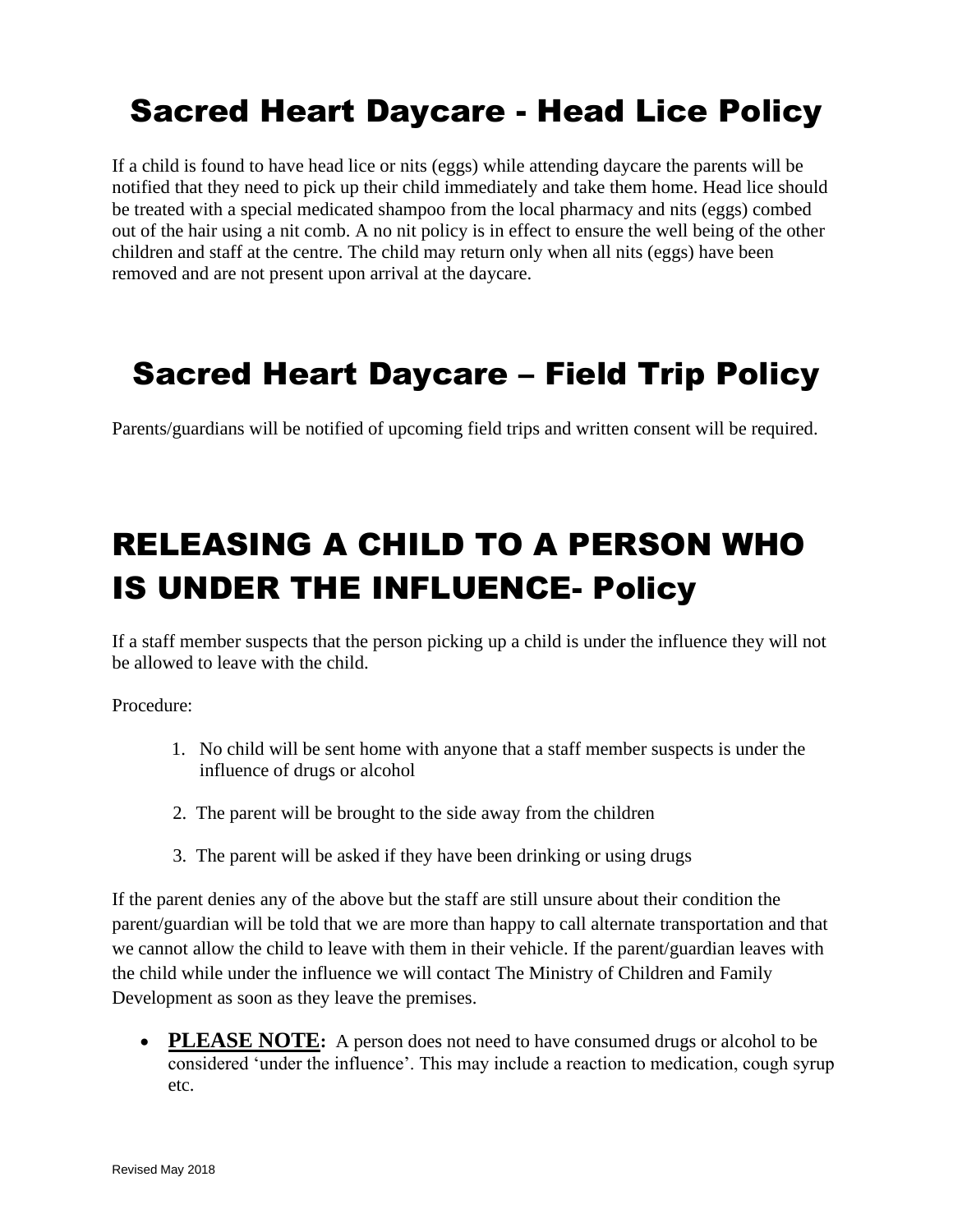## SACRED HEART PRESCHOOL & DAYCARE PHYSICAL ACTIVITY- Policy

Children need the opportunity to engage in physical activity on a daily basis to promote healthy development and enhance their skills. Childcare Licensing regulations state "A licensee must provide each child with daily outdoor play periods unless weather conditions could make it unreasonable to do so"

This means that whether it is sunny, raining or snowing, the children are required to have outside time every day; unless the weather is extreme and it would be unreasonable to be outside. We do not go outside if the temperature is colder than minus ten.

#### DAYCARE PROGRAM:

### FULL DAY: (7+ HOURS)

Child care providers ensure a minimum of 120 minutes per day of physical activity based on teacher led structured activities and unstructured physical activities. Physical activities are provided in the gymnasium, the classroom and outside on the playground to target fundamental movement skills such a running, hopping, jumping, throwing and kicking.

### LESS THAN 4 HOURS:

\*60 minutes physical activity (30 minutes teacher led structured play and 30 minutes unstructured play)

#### PRESCHOOL PROGRAM:

\*20 of active play in the gymnasium or outside on the playground for a 2 hour class

\*40 minutes for a 3 ½ hour class

## SCREEN TIME- Policy

Revised May 2018 The children do not have access to any screen time devices at preschool or daycare. An exception is made for educational movies or videos to enhance a current theme or for a special movie day planned occasionally. A 30 minute maximum is set to all screen time events.